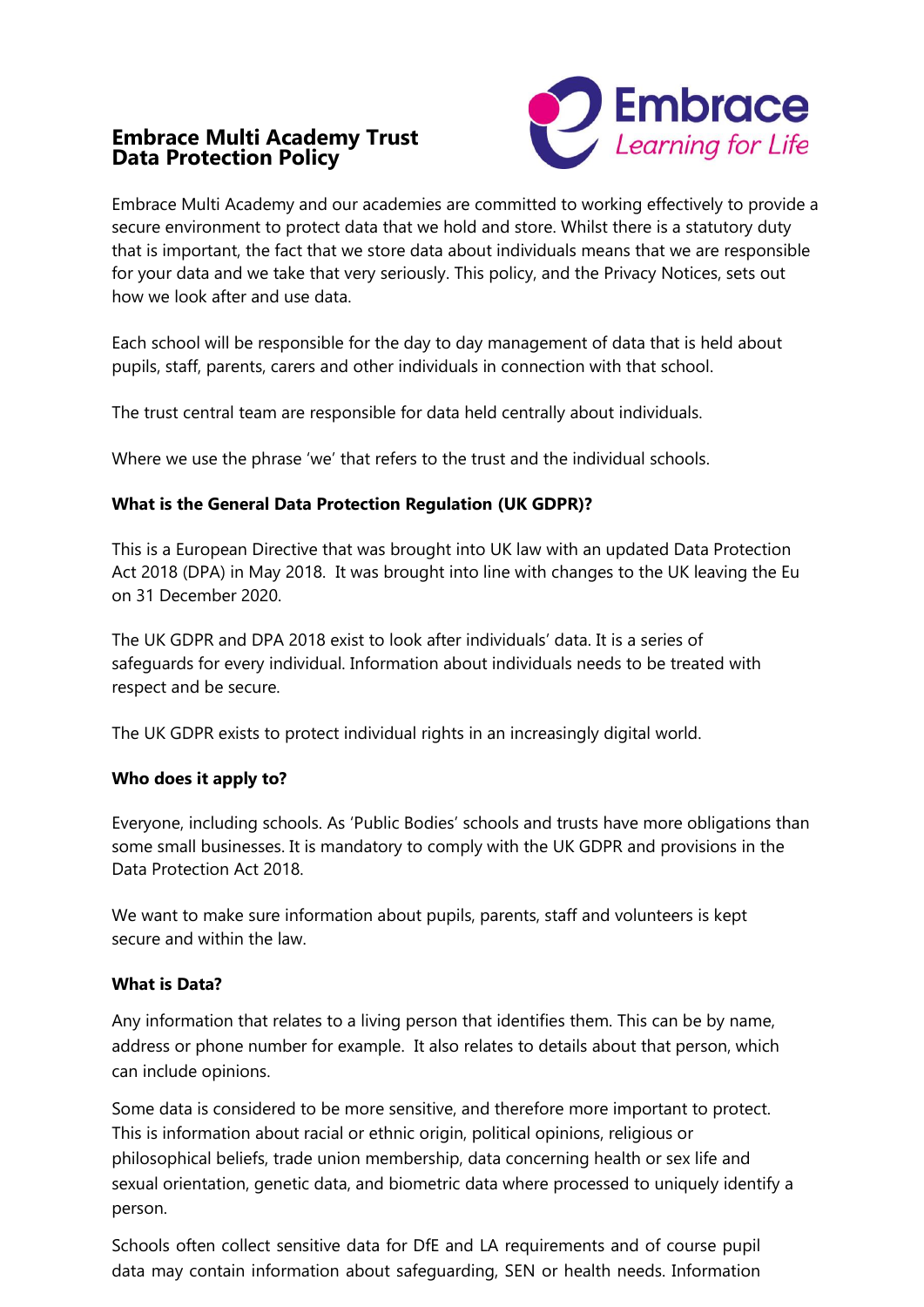about other family members may also be on the school file.

Privacy Notices that explain how data about specific groups or activities is used and stored are also available. These can be obtained from each school and links on the website to UK GDPR compliance.

## **What are the key principles of the UK GDPR?**

#### **Lawfulness, transparency and fairness**

Schools must have a legitimate reason to hold the data, we explain this in the Data Privacy Notices. We often ask for consent to use data about a pupil for a particular purpose. If you wish to withdraw consent we have a form to complete to allow us to process your request. There are some times when you cannot withdraw consent as explained in 'Data Subjects' Rights'.

#### **Collect data for a specific purpose and use it for that purpose**

Data cannot be used for a purpose that it was not originally collected for, or where notice has not been given about how data may be used after collection.

#### **Limited collection**

Data Controllers should only collect the minimum amount of data needed for a particular task or reason. If there is a breach or a hack only limited information can be lost.

### **Accuracy**

Data collected should be accurate, and steps should be taken to check and confirm accuracy. This is done when pupils join the school and is reviewed on an annual basis.

If a Data Subject feels that the information held is inaccurate, should no longer be held by the Controller or should not be held by the Controller in any event, a dispute resolution process and complaint process can be accessed, using the suitable forms. Initially an approach should be made directly to the individual school.

#### **Retention**

A retention policy is in place that governs how long records are held for.

#### **Security**

We have processes in place to keep data safe. That might be paper files, electronic records or other information. Please see the trust Information Security policy for more information.

#### **Who is a 'data subject'?**

An individual whose details we keep on file. Some details are more sensitive than others. The UK GDPR sets out collection of details such as health conditions and ethnicity which are more sensitive than names and phone numbers.

### **Data subjects' rights**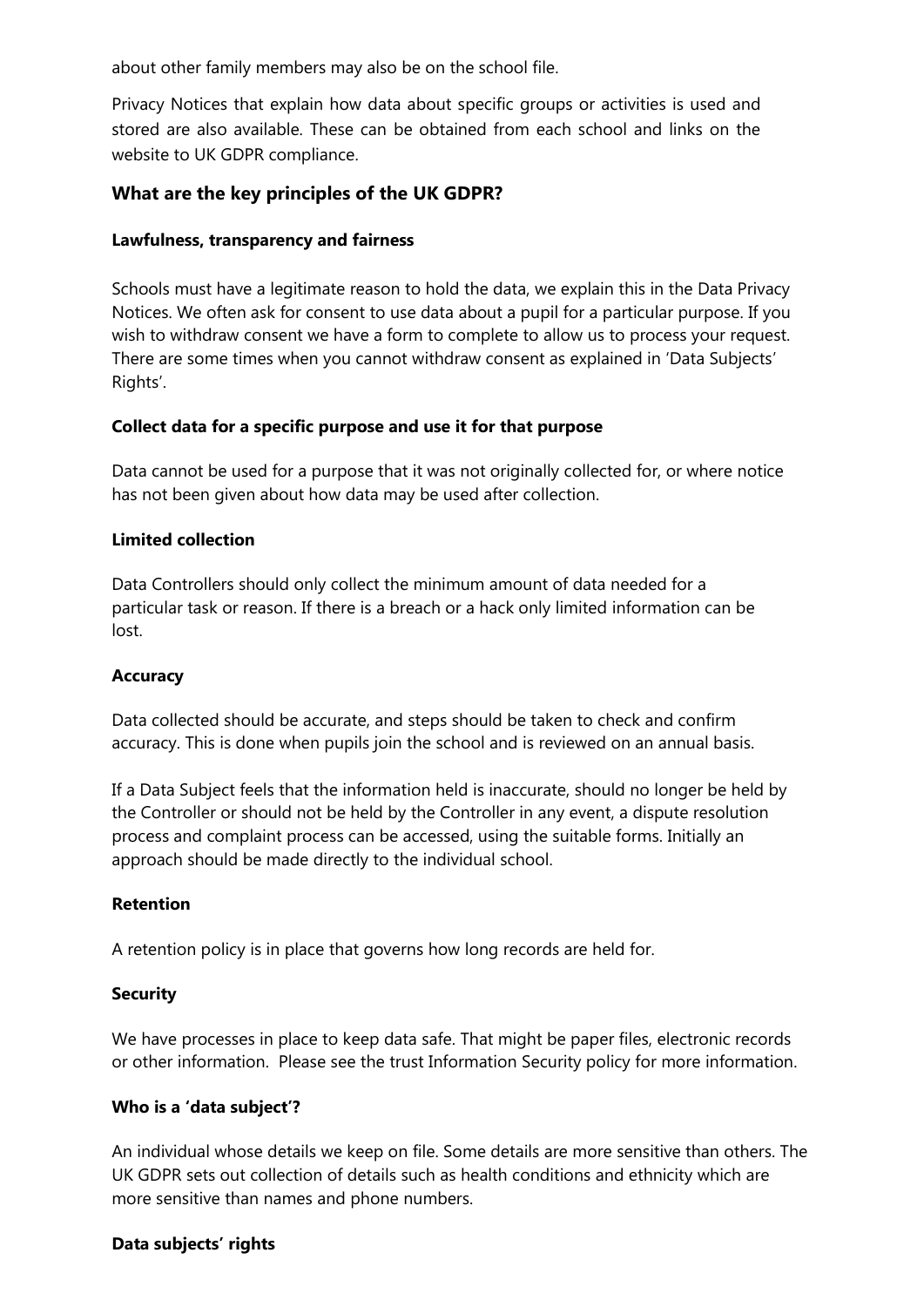Individuals have a right:-

- to be informed
- of access to data stored about them or their children
- to rectification if there is an error on the data stored
- to erasure if there is no longer a need for school to keep the data
- to restrict processing, i.e. to limit what is done with their data
- to object to data being shared or collected

There are other rights that relate to automated decision making and data portability that are not directly relevant in schools.

Data subjects' rights are also subject to child protection and safeguarding concerns and sharing information for the prevention and detection of crime. Schools also have legal and contractual obligations to share information with organisations such as the Department for Education, Social Care, the Local Authority and HMRC amongst others. In some cases these obligations override individual rights.

These Data Subject's Rights are set out in more detail in the document 'My Rights – A Guide for Data Subjects'.

### **Subject Access Requests**

You can ask for copies of information that we hold about you or a pupil (who you have parental responsibility for). A Subject Access Request form can be found on the trust website here: [https://www.embracemat.org/gdpr.](https://www.embracemat.org/gdpr) This needs to be completed and returned to the schools named individual responsible for GDPR (found using the previous link. You may need to provide identification evidence for us to process the request.

We have to provide the information within a month, but this can be extended if the request is complicated or the data cannot be accessed. It may be necessary for us to extend the response period when requests are submitted over the summer holidays. This is in accordance with article 12(3) of the GDPR, and will be the case where the request is complex – for example, where we need multiple staff to collect the data.

When we receive a request, we may ask you to be more specific about the information that you require. This is to refine any queries to make sure you access what you need, rather than sometimes getting a lot of information that may not be relevant to your query.

In some cases, we cannot share all information we hold on file if there are contractual, legal or regulatory reasons.

We cannot release information provided by a third party without their consent, or in some cases you may be better to approach them directly, e.g. school nurses who are employed by the NHS.

We will supply the information by paper or electronic form.

If you wish to complain about the process, please see our Complaints Policy and later information in this DPA policy.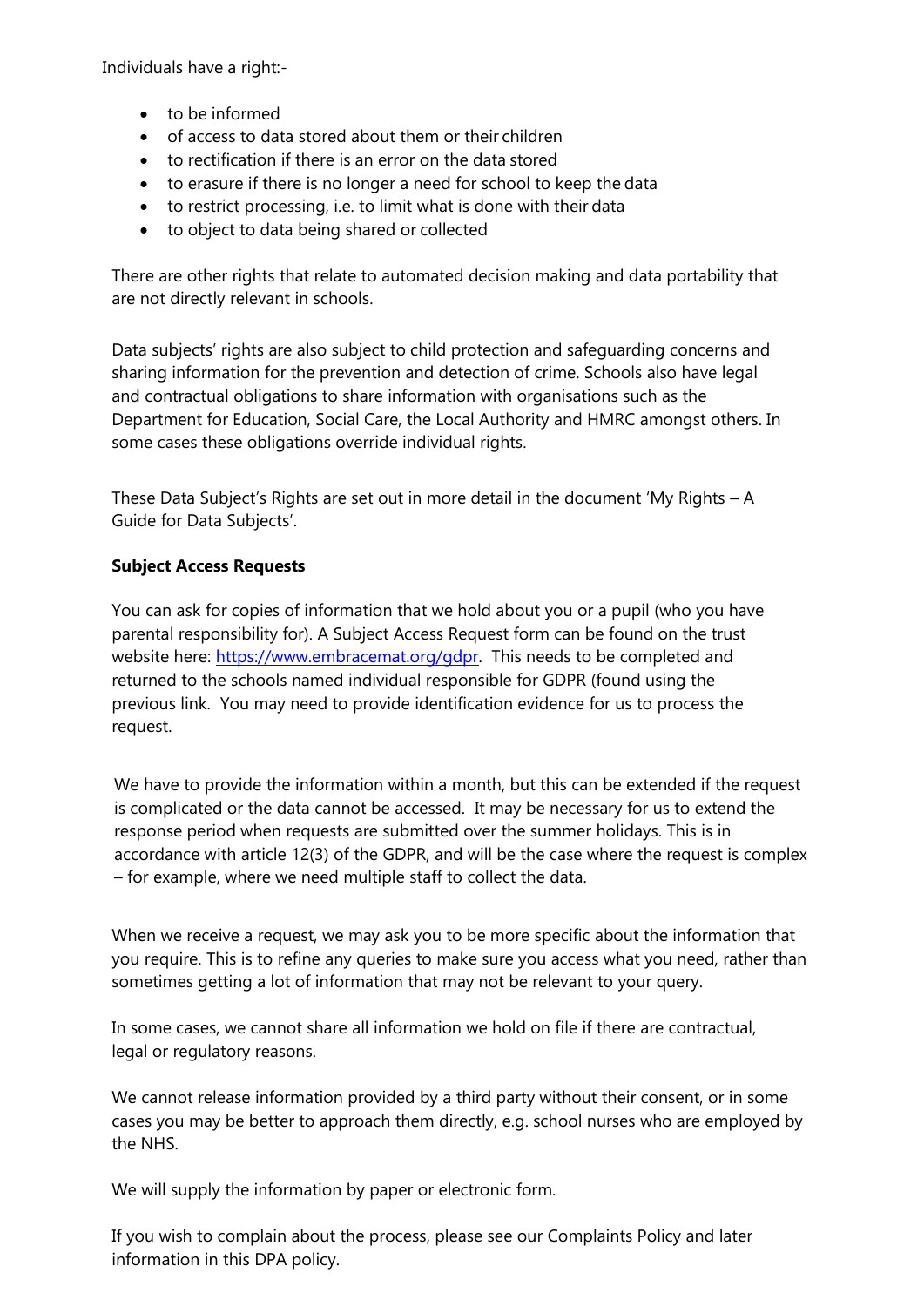#### **Who is a 'Data Controller'?**

The academy trust is the Data Controller. They have ultimate responsibility for how the schools and trust central team manage data. They delegate this processing to individuals to act on their behalf, that is the trust central team and the relevant school staff in each setting.

The data controller can also have contracts and agreements in place with outside agencies who are data processors.

#### **Who is a 'Data Processor'?**

This is a person or organisation that uses, collects, accesses or amends the data that the controller has collected or authorised to be collected. It can be a member of staff, a thirdparty company, possibly a governor, a contractor or temporary employee. It can also be another organisation such as the police or the Local Authority.

Data Controllers must make sure that Data Processors are as careful about the data as the controller themselves. The UK GDPR places additional obligations on organisations to make sure that Data Controllers require contractual agreements to ensure that this is the case.

#### **Processing data**

The Trust and the schools must have a reason to process the data about an individual. Our Privacy Notices set out how we use data. The UK GDPR has 6 conditions for lawful processing and any time we process data relating to an individual it is within one of those conditions.

If there is a data breach we have a separate policy and procedure to follow to take immediate action to remedy the situation as quickly as possible.

The legal basis and authority for collecting and processing data in school are:-

- consent obtained from the data subject or their parent
- performance of a contract where the data subject is a party
- compliance with a legal obligation
- to protect the vital interests of the data subject or other associated person
- to carry out the processing that is in the public interest and/or official authority
- it is necessary for the legitimate interests of the data controller or third party
- in accordance with national law.

In addition, any special categories of personal data are processed on the grounds of

- explicit consent from the data subject or about their child
- necessary to comply with employment rights or obligations
- protection of the vital interests of the data subject or associated person
- being necessary to comply with the legitimate activities of the school
- existing personal data that has been made public by the data subject and is no longer confidential
- bringing or defending legal claims
- safeguarding
- national laws in terms of processing genetic, biometric or health data.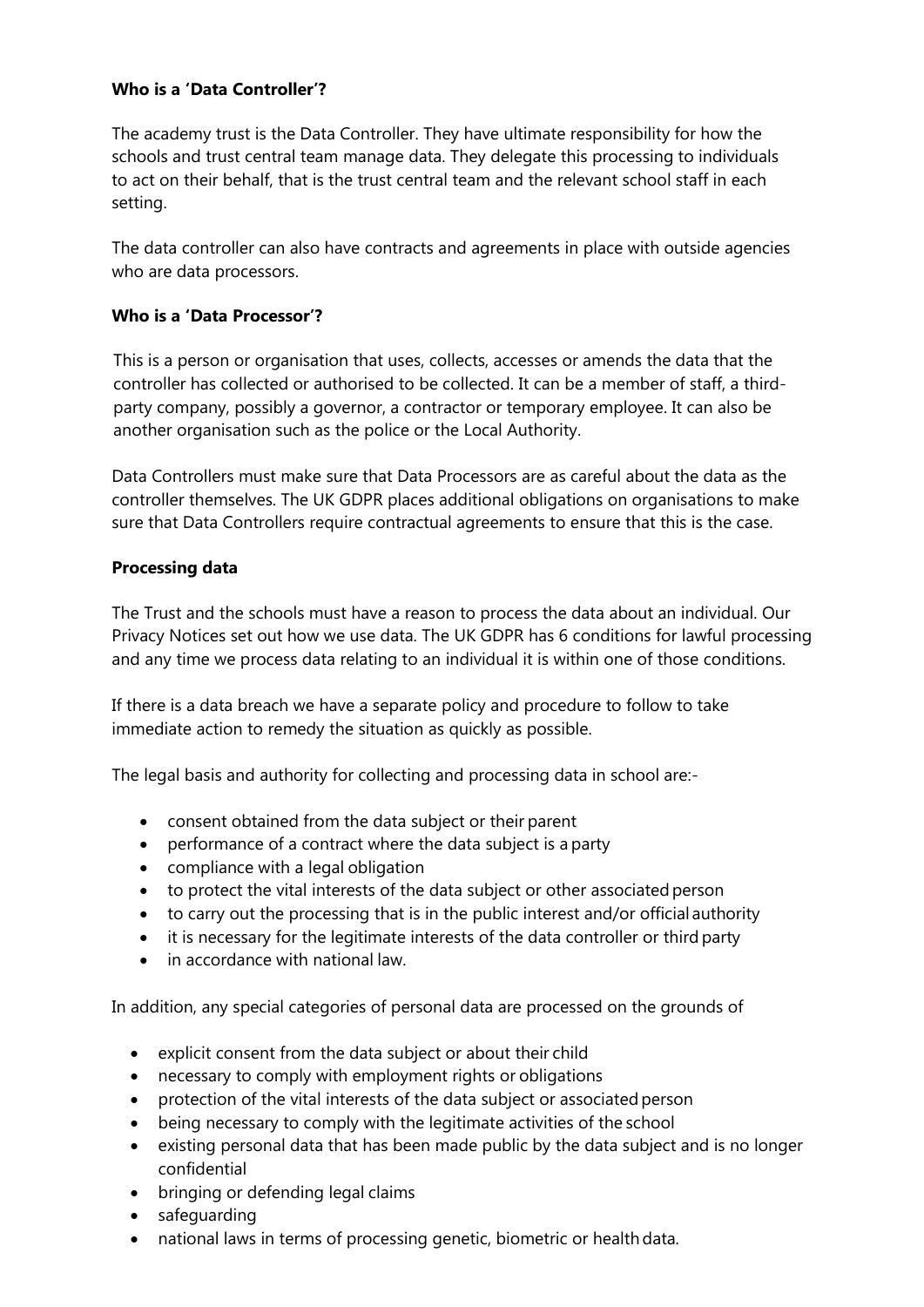Processing data is recorded within the school systems.

## **Data Sharing**

Data sharing is done within the limits set by the UK GDPR. Guidance from the Department for Education, health, the police, local authorities and other specialist organisations may be used to determine whether data is shared.

The basis for sharing or not sharing data is recorded in school.

#### **Breaches & Non Compliance**

If there is non compliance with the policy or processes, or there is a DPA breach as described within the UK GDPR and DPA 2018 then the guidance set out in the Breach & Non Compliance Procedure needs to be followed.

Protecting data and maintaining Data Subjects' rights is the purpose of this policy and associated procedures.

The Breach & Non Compliance Procedure can be found as Appendix 1 of this document.

#### **Consent**

As a trust, where required, we will seek consent from staff, volunteers, young people, parents and carers to collect and process their data. We will be clear about our reasons for requesting the data and how we will use it. There are contractual, statutory and regulatory occasions when consent is not required.

Consent is defined by the UK GDPR as "any freely given, specific, informed and unambiguous indication of the data subject's wishes by which he or she, by a statement or by a clear affirmative action, signifies agreement to the processing of personal data relating to him or her".

We may seek consent from young people also, and this will be dependent on the child and the reason for processing.

This will largely be managed in individual schools.

#### **Consent and Renewal**

On the trust website we have 'Privacy Notices' that explain how data is collected and used. It is important to read those notices as it explains how data is used in detail.

Obtaining clear consent, where required, and ensuring that the consent remains in place is important for school. We also want to ensure the accuracy of that information.

### **For Pupils and Parents/Carers**

On joining an Embrace academy you will be asked to complete a form (paper or digital) giving next of kin details, emergency contact and other essential information. We will also ask you to give consent to use the information for other in-school purposes, as set out on the data collection/consent form.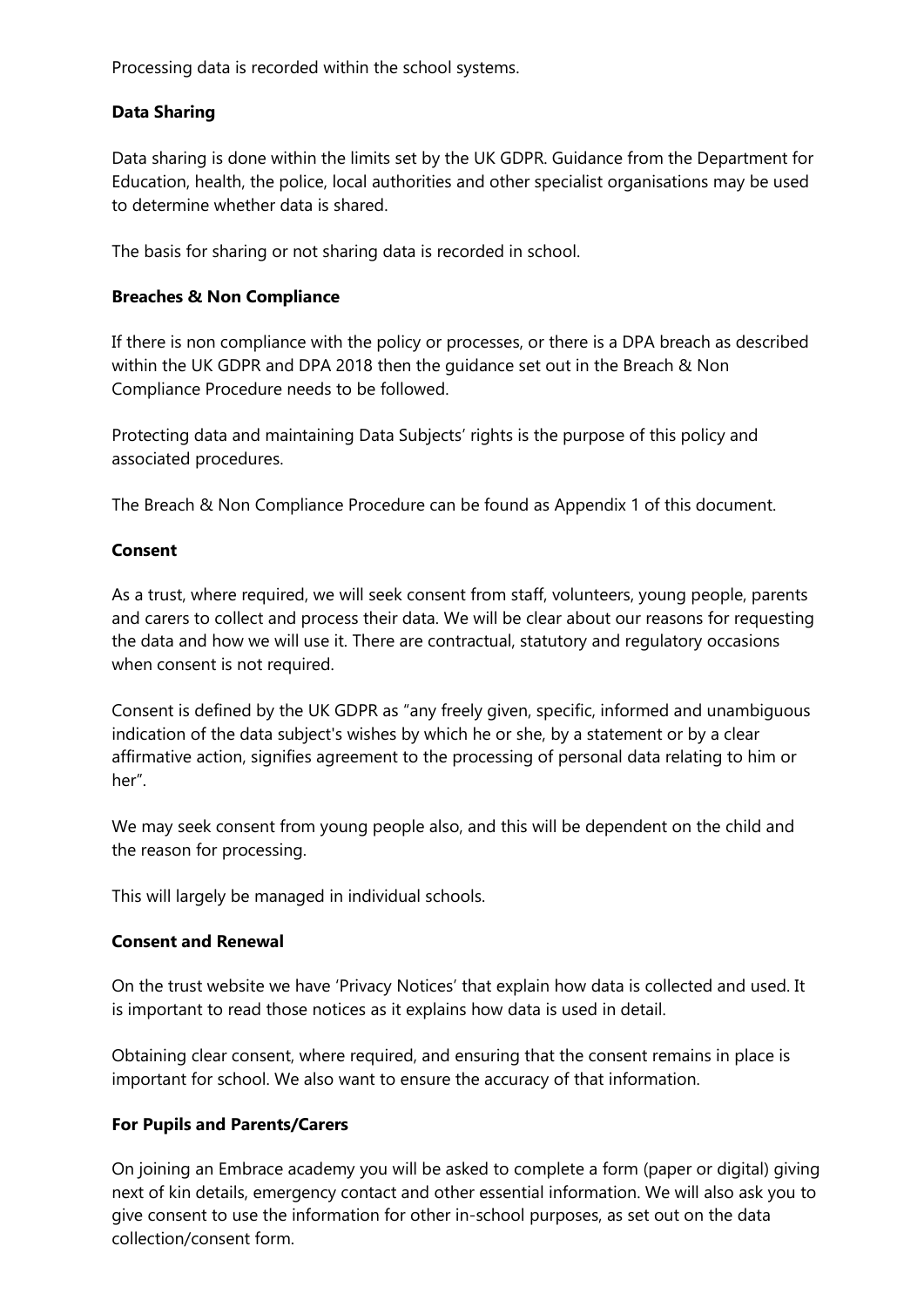The contact and consent form is reviewed on an annual basis. It is important to inform the school if details or your decision about consent changes. A form is available. It is the obligation of each individual to notify the school of changes.

## **Pupil Consent Procedure**

Where processing relates to a child under 13 years old, school will obtain the consent from a person who has parental responsibility for the child as required.

Pupils may be asked to give consent or to be consulted about how their data is obtained, shared and used in certain situations.

## **Withdrawal of Consent**

Consent can be withdrawn, subject to contractual, statutory or regulatory constraints. Where more than one person has the ability to provide or withdraw consent the school will consider each situation on the merits and within the principles of UK GDPR and also child welfare, protection and safeguarding principles.

Please complete the appropriate form.

# **CCTV Policy**

Where CCTV is used academies will also publish a CCTV policy on their individual websites. We use CCTV and store images for a period of time in line with the policy. CCTV may be used for:-

- Detection and prevention of crime
- School staff disciplinary procedures
- Pupil behaviour and exclusion management processes
- To assist the school in complying with legal and regulatory obligations

### **Data Protection Officer**

We have a Data Protection Officer whose role is:-

- to inform and advise the controller or the processor and the employees who carry out processing of their obligations under the UK GDPR
- to monitor compliance with the UK GDPR and DPA
- to provide advice where requested about the data protection impact assessment and monitor its performance
- To be the point of contact for Data Subjects if there are concerns about data protection
- to cooperate with the supervisory authority and manage the breach procedure
- to advise about training and CPD for the UK GDPR

Our DPO is John Walker whose contact details are:

# **Address**:

Office 7, The Courtyard Gaulby Lane, **Stoughton** LE2 2FL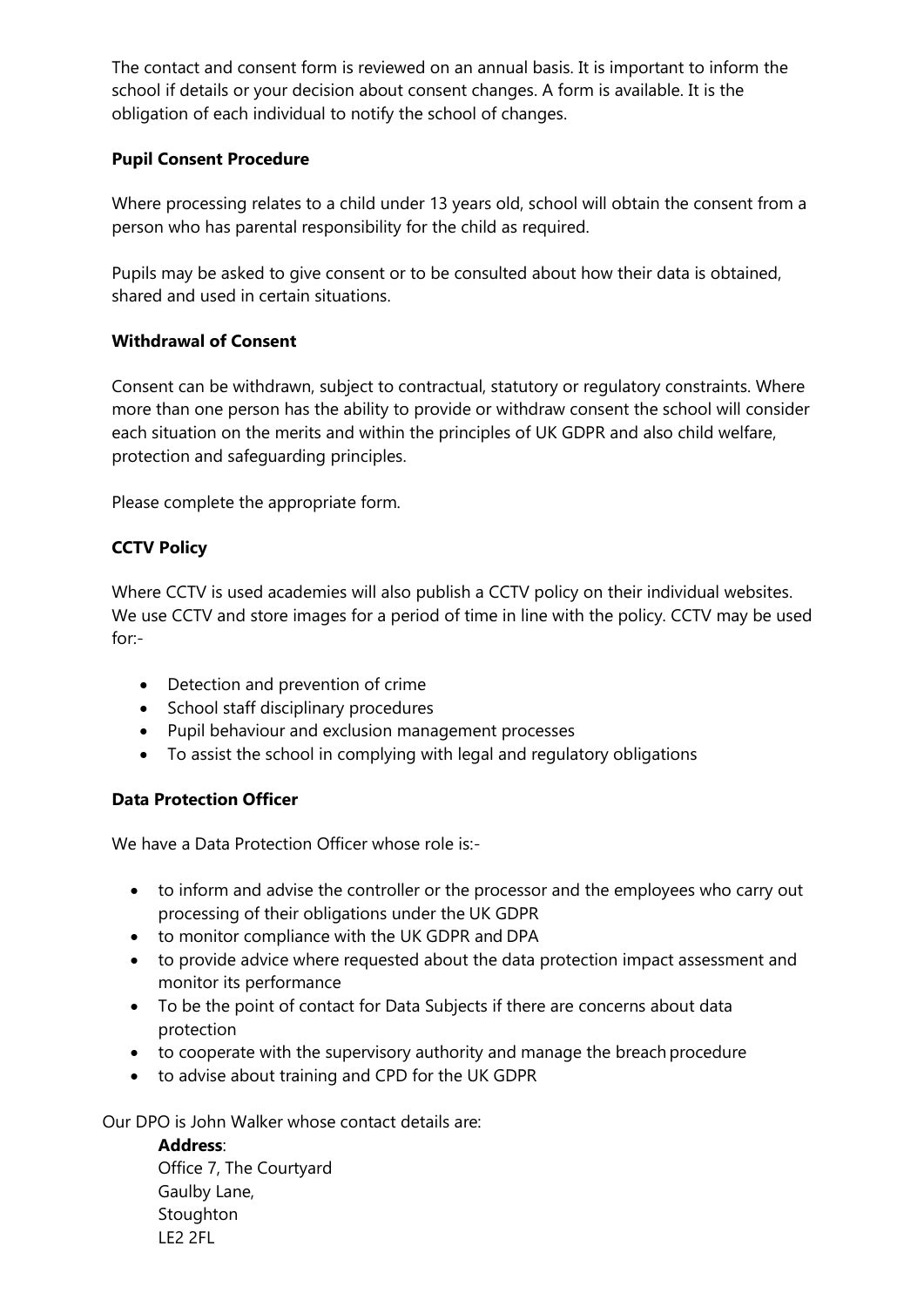## **Physical Security**

As a trust we are obliged to have appropriate security measures in place.

In school, every secure area has individuals who are responsible for ensuring that the space is securely maintained and controlled if unoccupied, i.e. locked. Offices and cupboards that contain personal data should be secured if the processor is not present.

The records are in secured cabinets with only appropriate members of staff having access.

All Staff, contractors and third parties who have control over lockable areas must take due care to prevent data breaches.

All sites and locations need to have the suitable security and review measures in place.

#### **Secure Disposal**

When disposal of items is necessary a suitable process must be used. This is to secure the data, to provide a process that does not enable data to be shared in error, by malicious or criminal intent.

These processes, when undertaken by a third party are subject to contractual conditions to ensure UK GDPR and DPA compliance.

## **Complaints & the Information Commissioner Office (ICO)**

The school Complaint Policy deals with complaints about Data Protection issues.

There is a right to complain if you feel that data has been shared without consent or lawful authority.

You can complain if you have asked to us to erase, rectify, or not process data and we have not agreed to your request.

We will always try to resolve issues on an informal basis, and then through our formal complaints procedure. Please complete the form, and we will contact you with more details about the timescale and process.

In the UK it is the ICO who has responsibility for safeguarding and enforcing the DPA

obligations. Email: [casework@ico.org.uk](mailto:casework@ico.org.uk) Helpline: 0303 123 1113 web: [www.ico.org.uk](http://www.ico.org.uk/)

### **Review**

A review of the effectiveness of UK GDPR compliance and processes will be conducted by the Data Protection Officer every 12/24 months.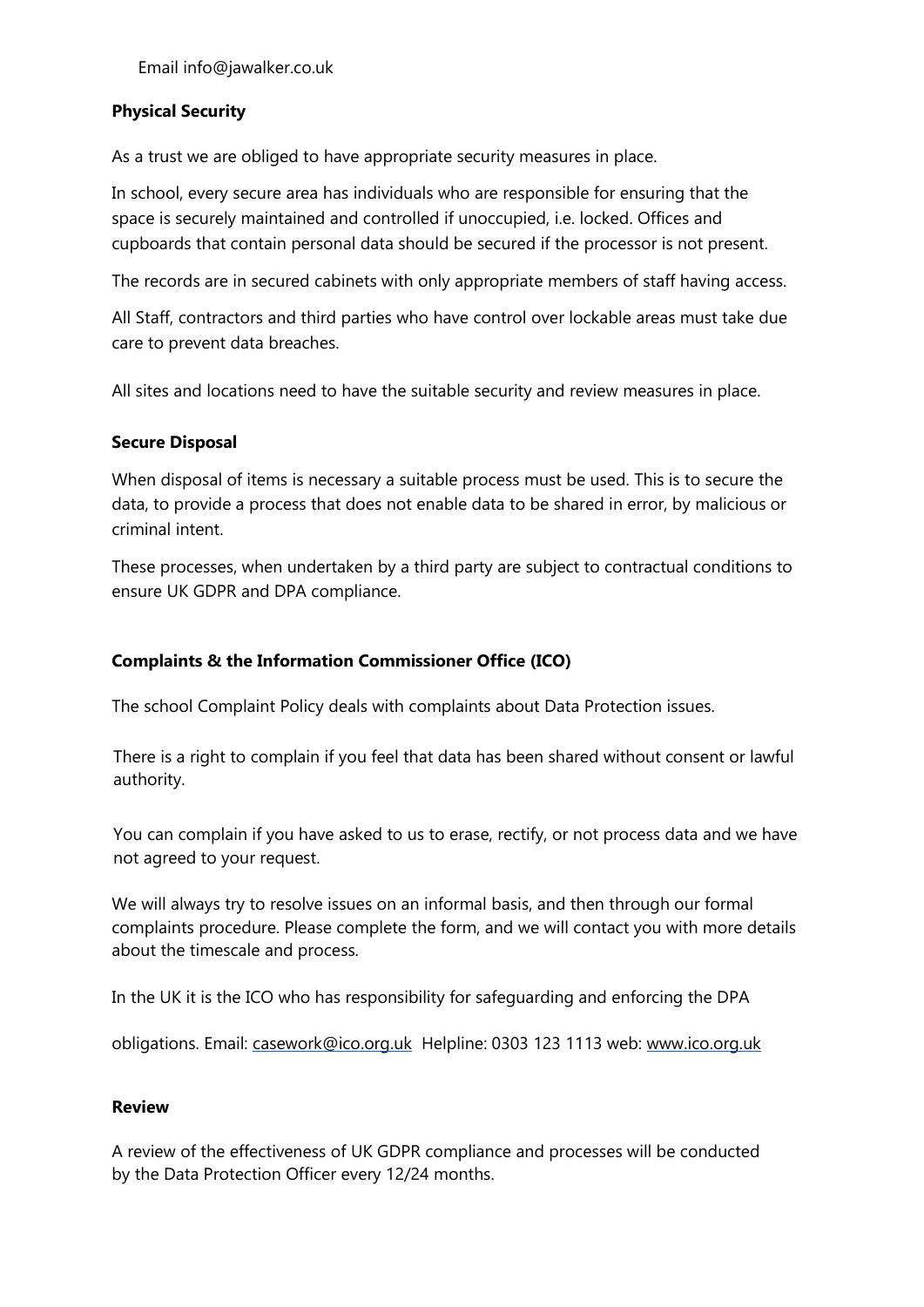# **Appendix 1: Breach and Non Compliance Procedure**

This procedure is based on guidance on personal data breaches produced by the ICO.

- On finding or causing a breach, or potential breach, the staff member must immediately notify the GDPR contact for their school.
- The GDPR contact for the school will then report the breach to the Trust Estates and Compliance Manager.
- The Trust Estates and Compliance Manager will then liaise with the DPO. The DPO will investigate the report, and determine whether a breach has occurred. To decide, the DPO will consider whether personal data has been accidentally or unlawfully:
	- o Lost
	- o Stolen
	- o Destroyed
	- o Altered
	- o Disclosed or made available where it should not have been
	- o Made available to unauthorised people
- The DPO will alert the Headteacher and the Chair of Governors
- The DPO will make all reasonable efforts to contain and minimise the impact of the breach, assisted by relevant staff members or data processors where necessary. (Actions relevant to specific data types are set out at the end of this procedure)
- The DPO will assess the potential consequences, based on how serious they are, and how likely they are to happen
- The DPO will work out whether the breach must be reported to the ICO. This must be judged on a case-by-case basis. To decide, the DPO will consider whether the breach is likely to negatively affect people's rights and freedoms, and cause them any physical, material or non-material damage (e.g. emotional distress), including through:
	- o Loss of control over their data
	- o Discrimination
	- o Identify theft or fraud
	- o Financial loss
	- o Unauthorised reversal of pseudonymisation (for example, key-coding)
	- o Damage to reputation
	- o Loss of confidentiality
	- o Any other significant economic or social disadvantage to the individual(s) concerned If it's likely that there will be a risk to people's rights and freedoms, the DPO must notify the ICO.
- The DPO will document the decision (either way), in case it is challenged at a later date by the ICO or an individual affected by the breach. Documented decisions are stored on the Headteacher's computer system within the school.
- Where the ICO must be notified, the DPO will do this via the 'report a breach' page of the ICO website within 72 hours. As required, the DPO will set out:
	- o description of the nature of the personal data breach including, where possible:
		- The categories and approximate number of individuals concerned
		- **•** The categories and approximate number of personal data records concerned
	- o The name and contact details of the DPO
	- o A description of the likely consequences of the personal data breach
	- o A description of the measures that have been, or will be taken, to deal with the breach and mitigate any possible adverse effects on the individual(s) concerned
- If all the above details are not yet known, the DPO will report as much as they can within 72 hours. The report will explain that there is a delay, the reasons why, and when the DPO expects to have further information. The DPO will submit the remaining